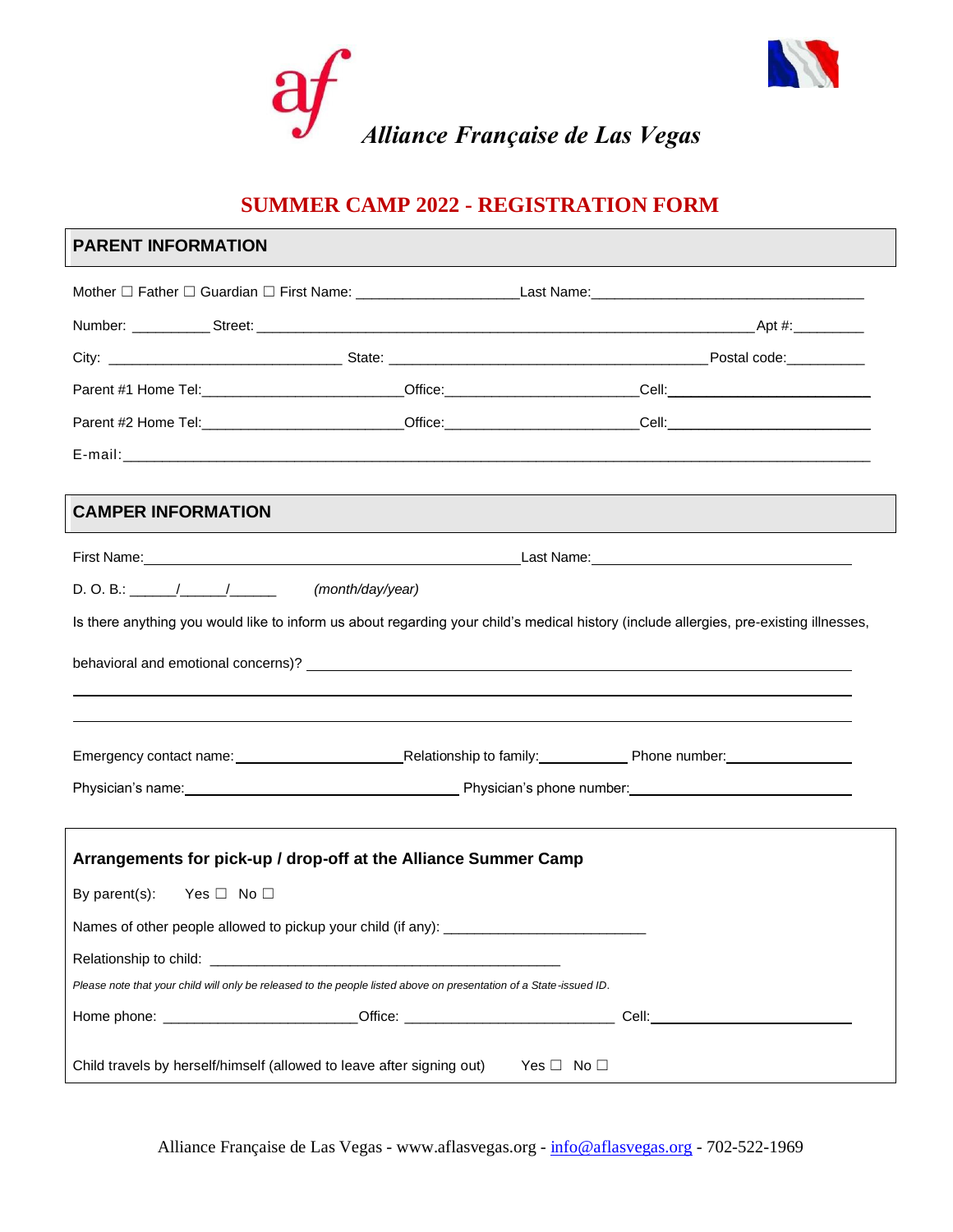



**Camper's Background in French (if any)**

**Please indicate your expectations or your concerns regarding this camp:**

**REGISTRATION**

**Ful Camp early bird discount (until May 25): \$1,100 Full Camp (5 weeks): \$1,250 / \* AFLV member discount: \$1,185 1 week (Monday to Friday, 8:30-12:30) : \$265 / \* AFLV member discount: \$250**

**What week(s) would you like to register your child(ren) in:** 

- ☐ **Week 1 (May 30 – June 3)**
- ☐ **Week 2 (June 6 –10)**
- ☐ **Week 3 (June 13 – 17)**
- ☐ **Week 4 (June 20 – 24)**
- ☐ **Week 5 (June 27 – July 1)**

☐ **AFLV Member Discount (Write your Membership number) #**

## **REFUNDS, CANCELLATIONS AND TRANSFERS**

#### **PLEASE NOTE THAT ALL CANCELLATIONS AND CHANGES ARE SUBJECT TO THE POLICIES BELOW, WITHOUT EXCEPTION.**

- All cancellations must be made in writing (i.e. e-mail or letter) to the AFLV.
- Refunds can only be issued for sessions cancelled more than 1 week prior to the first day of camp. A \$50.00 cancellation fee will apply (per child and per session cancelled.) No refunds will be granted for withdrawals announced less than 1 week prior to the start of the session.
- Refunds for medical reasons can only be granted upon presentation of a medical certificate to the AFLV.
- Pro-rated refunds cannot be granted if a child cannot attend the camp some days due to sickness or any other personal circumstances. Requests for transfers will be accepted up to 1 week prior to the first day of a camp session, provided there is sufficient room in the preferred camp session.

Alliance Française de Las Vegas - www.aflasvegas.org - [info@aflasvegas.org](mailto:info@aflasvegas.org) - 702-522-1969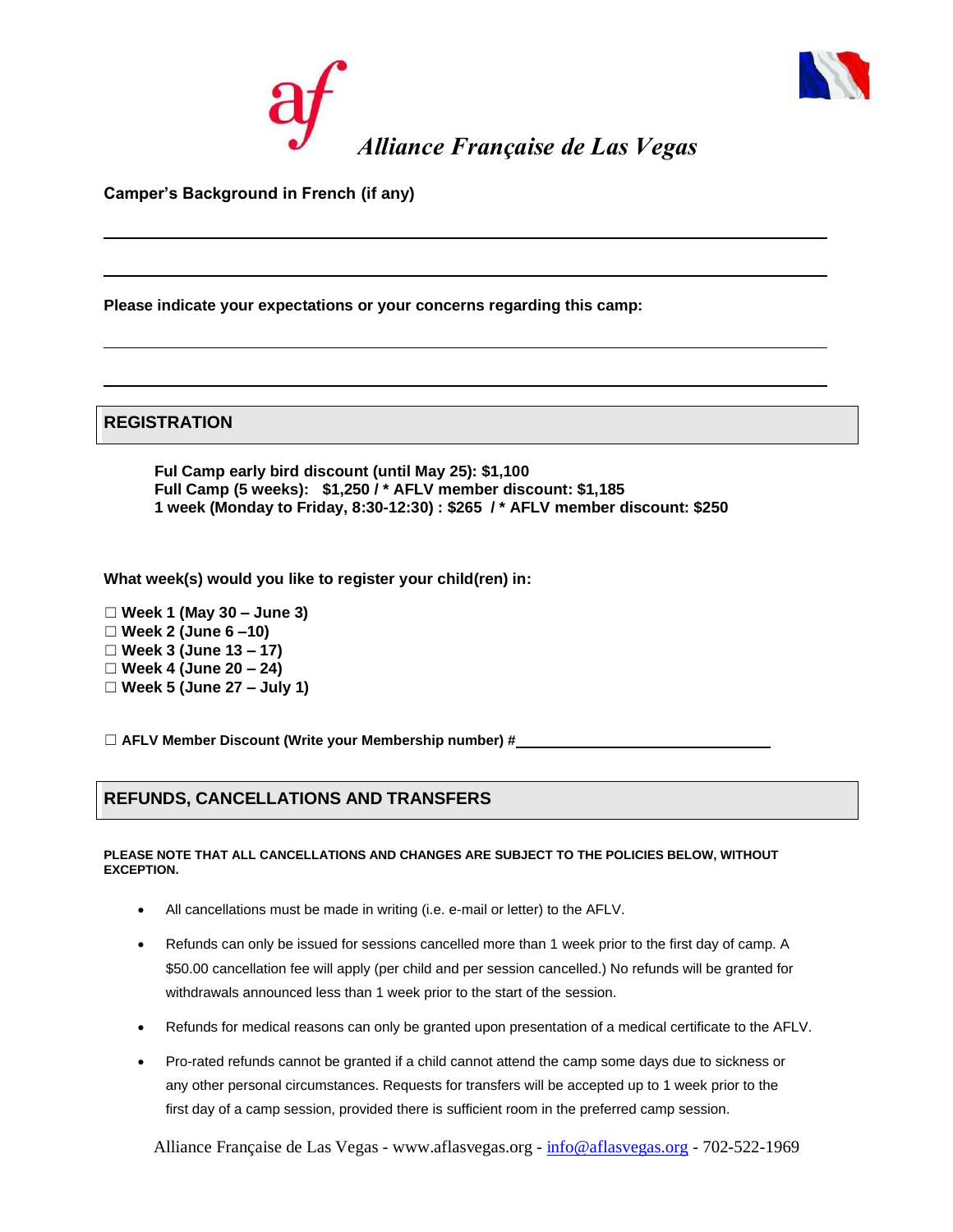

### **RELEASE AND AUTHORIZATION**

- I understand that the participation in any children's activity can result in possible injury or danger. I will not hold the Alliance Française de Las Vegas (AFLV) and their staff liable in case of harm or damage arising or sustained by my child during the period of the camp.
- Parents must drop off and pick up their children at the camp premises (3651 Lindell Rd., Suite B-1, Las Vegas, NV 89103). The AFLV is not responsible for children off the premises. In case of absenteeism, parents are asked to write to AFLV (info@aflasvegas.org). Children are not allowed to leave except with written permission.
- Parents are required to adhere to the dietary requirements of the facility: no nuts or nut butters, no soda, candy, gum allowed.
- We require that all young people attending AFLV Summer Camp demonstrate respect for each other and for their counselors. This includes respect for each other's safety and respect for each other's feelings. Politeness, attitude and behavior must conform to these expectations. The AFLV reserves the right to expel students whose attitude presents a nuisance or a danger to the spirit of the group.
- I hereby give permission for my child to participate in all activities.
- I understand that neither the AFLV nor their staff are responsible for damage or loss of personal belongings during the program.
- I understand that descriptions of program are subject to change before and/or during the camp season without prior notice. I have read all the above information and agree to abide by the condition outlined.

| Name of child:                                                     |            | Name of parent / guardian:                                                                                |
|--------------------------------------------------------------------|------------|-----------------------------------------------------------------------------------------------------------|
| Date:                                                              | Signature: |                                                                                                           |
|                                                                    |            |                                                                                                           |
| Photo and multimedia release<br>I do grant the AFLV permission to: |            |                                                                                                           |
| $\bullet$                                                          |            | Display photos and videos of my child taken during the camp activities within the premises of the school. |
| $\Box$ YES                                                         | $\Box$ NO  |                                                                                                           |

• Use photos and videos of my child taken during the camp activities in AF promotional materials and on social media such as brochures, flyers, website etc.

 $\square$  YES  $\square$  NO

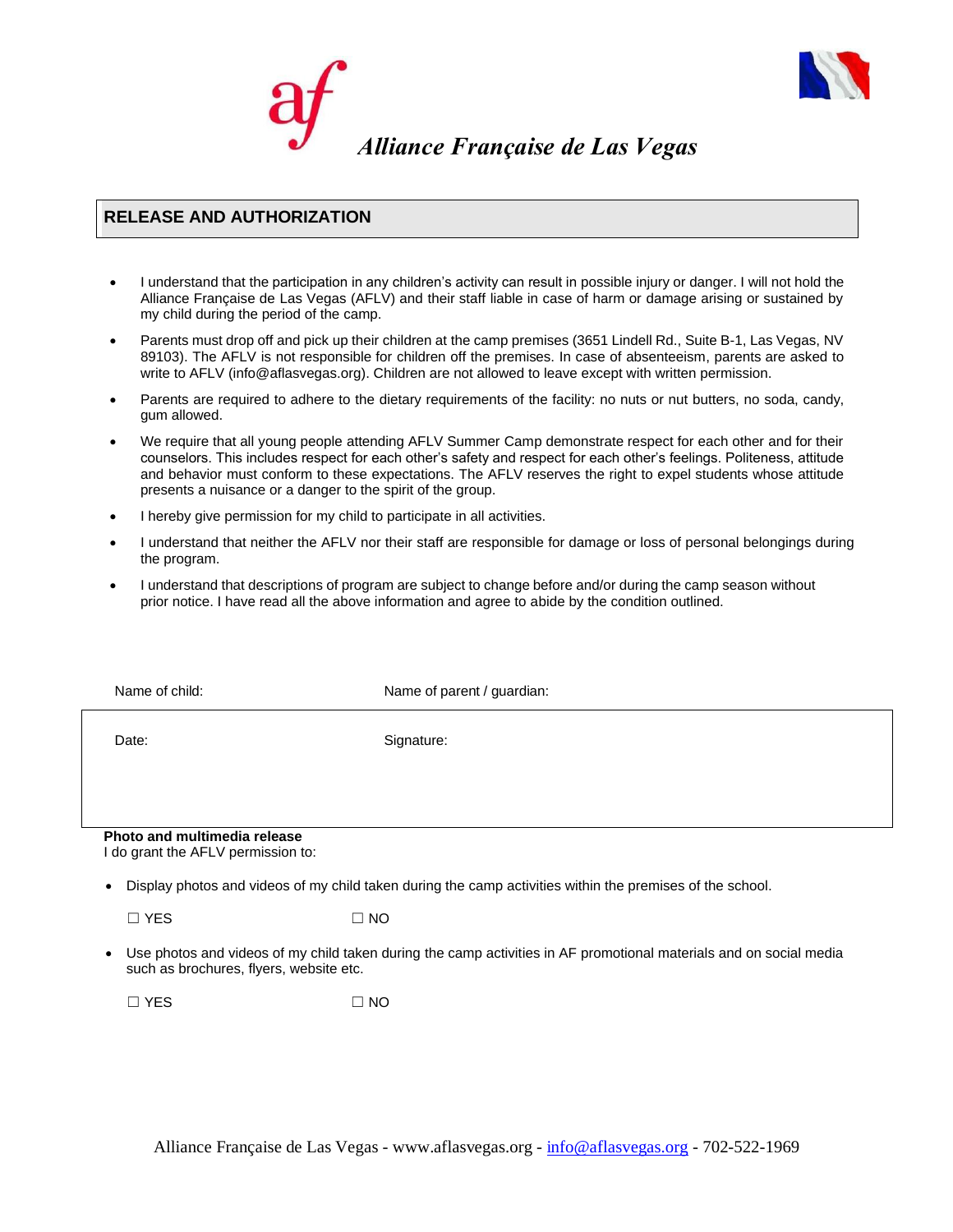



**Name of child: \_\_\_\_\_\_\_\_\_\_\_\_\_\_\_\_\_\_\_\_\_\_\_\_\_\_\_\_\_\_\_\_\_\_\_\_\_\_\_\_\_\_\_\_\_\_\_ D.O.B:\_\_\_/\_\_\_\_/\_\_\_\_**

#### *In order for my child to receive medication at camp, I agree to the following:*

- **All prescription and non-prescription medication will have a physician's signed order (see form below).**
- **The non-prescription medication will be in the original sealed container with the label intact. Child's name will be put on the container in a position that does not obscure the label.**
- **The medication will be brought to the CAMP by an adult.**
- **The physician will be called if a question arises about the child's medication.**
- **I confirm that the first dose of this medication (except for Epi-Pens) has been given without problems.**

**Having read the above conditions, I request that an Alliance Française de Las Vegas teacher administer the medication as prescribed by the physician below. I certify that I have legal authority to consent to medical treatment for the child named above, including the administration of medication at camp.**

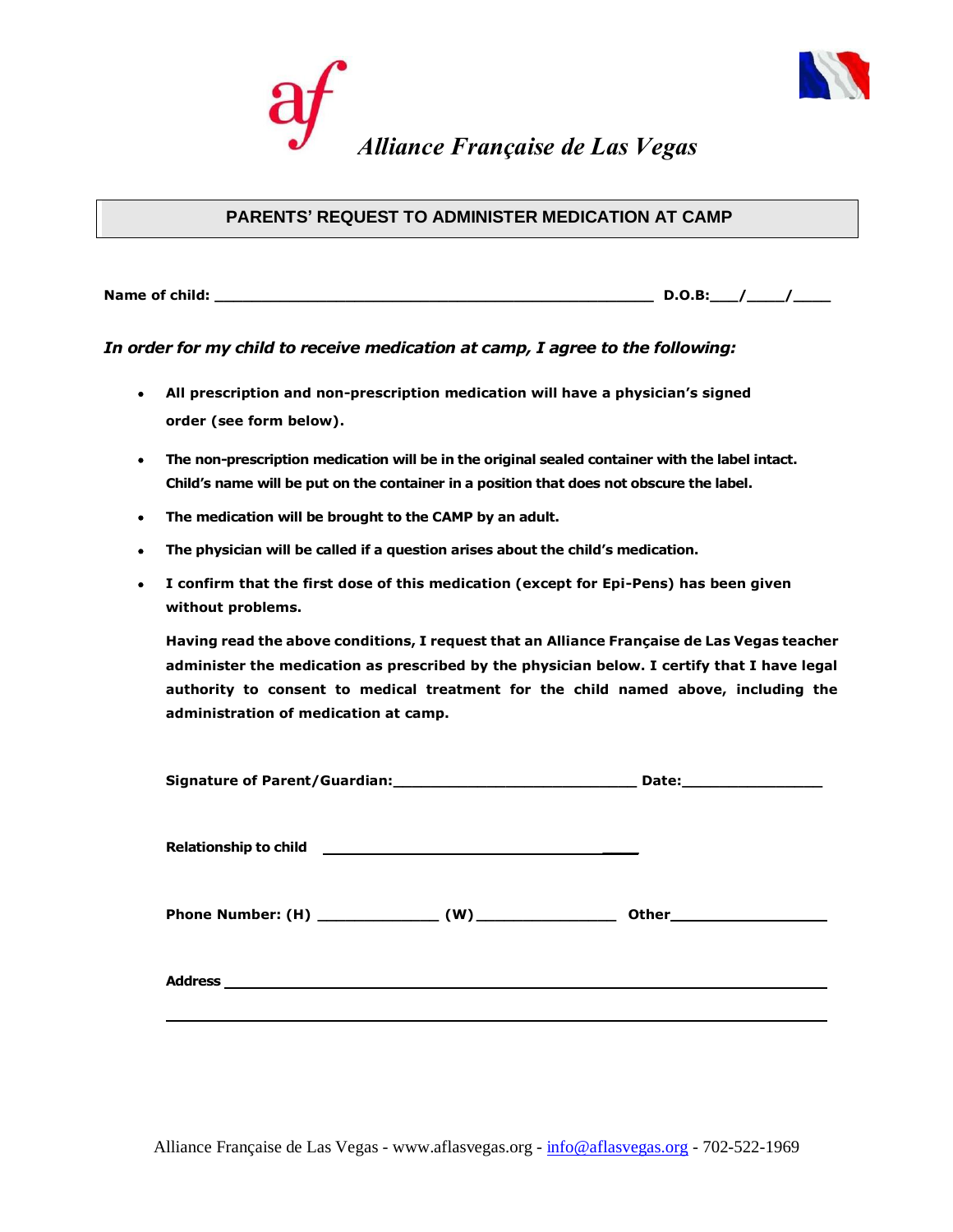



## **PARENT'S AUTHORIZATION IN CASE OF EMERGENCY**

| Name of child: |  |  |
|----------------|--|--|
|                |  |  |

**I authorize the Alliance Française de Las Vegas to call 911 if my child injures herself/himself or if she/he falls sick.**

**Signature of Parent/Guardian: \_\_\_Date:\_\_\_\_\_\_**